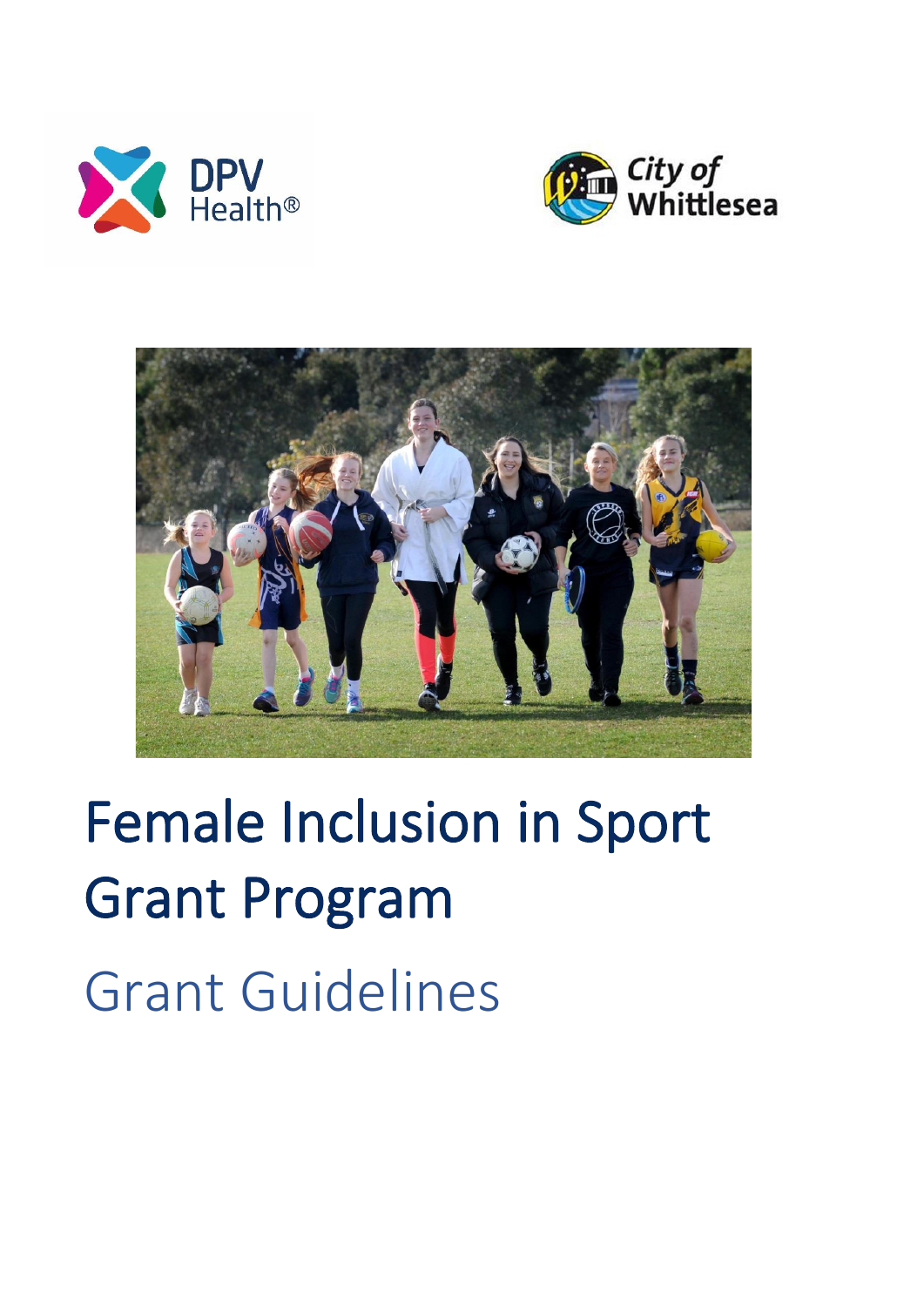# Contents

# Acknowledgement of Traditional Owners

The City of Whittlesea and DPV Health Ltd recognise the rich Aboriginal heritage of this country and acknowledge the Wurundjeri Willum Clan as the Traditional Owners of the land on which we work.



### If you have any questions, please contact: Leisure Inclusion Officer

Phone: (03) 9404 8837

Email: leisure@whittlesea.vic.gov.au

#### **Community Development Grants Officer**

Phone: (03) 9217 2397

Email: community.grants@whittlesea.vic.gov.au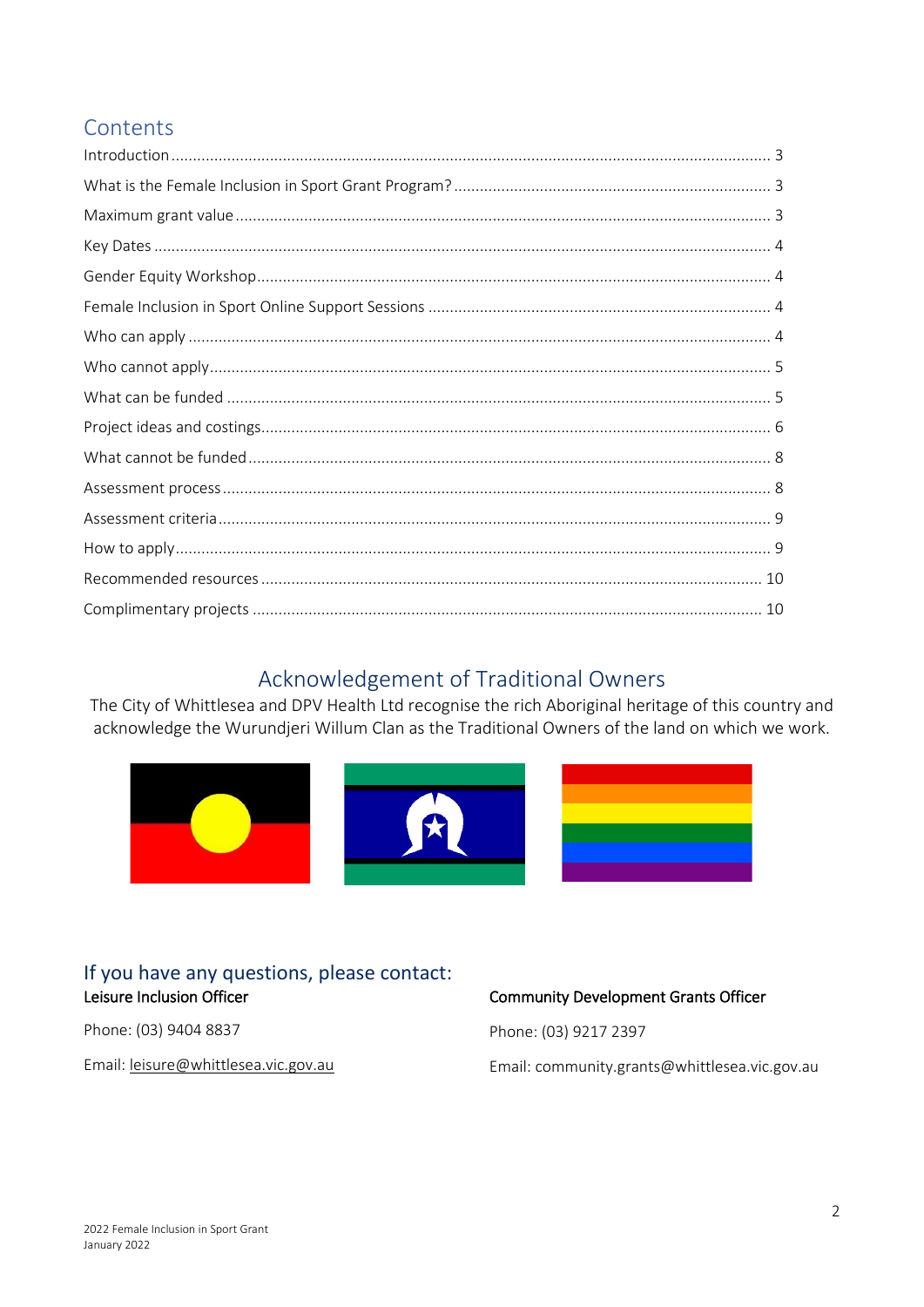# <span id="page-2-0"></span>Introduction

The sporting field is often regarded as a space where differences are put aside in the pursuit of fair play and "having a go". But when it comes to fairness, statistics show that women and girls are underrepresented in sport, both as players and leaders. In fact, only half of Victorian women are sufficiently active.

Women and girls experience many barriers that make participating in physical activity difficult. These barriers are varied and sometimes complex, however we know that gender inequity is at the basis.

Research from VicHealth's 2012 'This Girl Can' campaign found two in five women feel embarrassed exercising in public, and one in three believe sporting clubs are not welcoming to them. This is despite most clubs believing they are welcoming and provide a sense of community and belonging.

Sport plays a significant role in our national identity, with sports clubs considered important social institutions where community attitudes and behaviour norms are shaped. With 98% of Victorians expecting that their local community sporting clubs provide a welcoming and inclusive environment for women and girls, it's safe to say that sports clubs have an important role in levelling the playing field and committee rooms.

# <span id="page-2-1"></span>What is the Female Inclusion in Sport Grant Program?

The Female Inclusion in Sport Grant Program is co-funded by the City of Whittlesea and DPV Health. The program aims to financially support projects that are accessible and safe for women and girls from all experiences and backgrounds and create a positive impact or break down barriers for participation.

Objectives of the Female Inclusion in Sport Grant Program are to:

- o Increase the level of physical activity for women and girls
- o Increase opportunities for women and girls in sport
- o Increase the number of women involved at a decision-making level in sport
- o Increase the number of women coaching and officiating
- o Provide environments where women and girls feel valued and respected
- o Create a club culture where the capabilities of women and girls in sport are not limited
- o Assist sports clubs to provide meaningful long-term opportunities for women and girls in sport
- o Raise awareness and education on gender equity and its impacts

#### <span id="page-2-2"></span>Maximum grant value

The maximum grant amount is \$3,000 (ex GST) per club. Applications seeking smaller amounts are also encouraged.

#### Applicants can undertake multiple activities (as outlined in the application form). However, *only one application per club will be accepted.*

Applications can include equipment purchases. However, equipment purchases cannot exceed more than 50% of the funding request\* and must be associated with funded activities.

\* If applying for the 'Club kits' project 100% of the funding request may be used to purchase a club kit exclusively for use by women and/or girls.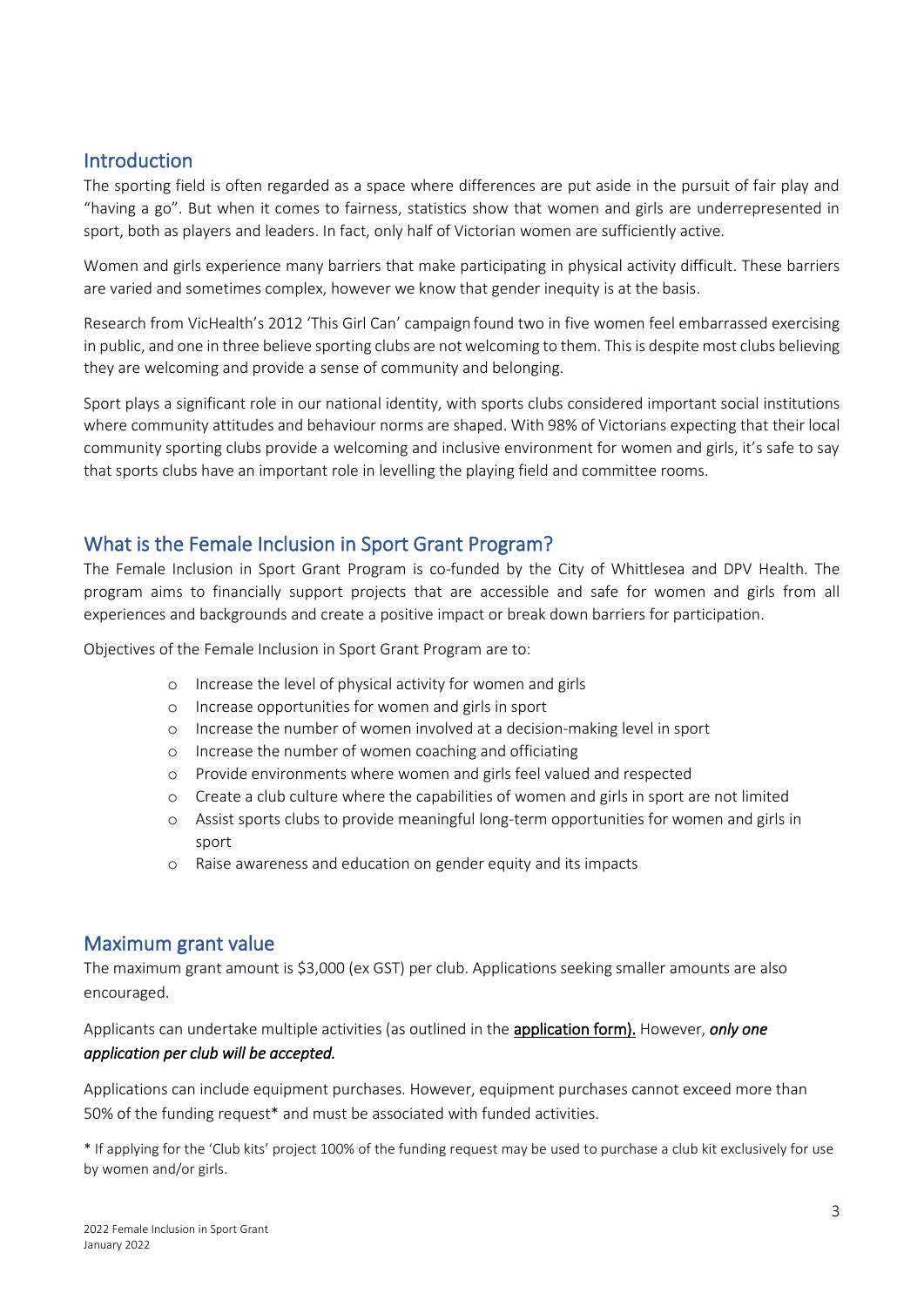## <span id="page-3-0"></span>Key Dates

| Applications open                        | Monday 7 February 2022                                                                                            |
|------------------------------------------|-------------------------------------------------------------------------------------------------------------------|
| Applications close                       | Sunday 15 May 2022 or when funds are exhausted, whichever                                                         |
|                                          | is earlier                                                                                                        |
| Applicants notified of outcome           | Approximately 6 weeks after submission*                                                                           |
| <b>Gender Equity Workshop</b>            | TBC.                                                                                                              |
| Female Inclusion in Sport Online Support | March, April, May and June.                                                                                       |
| Sessions                                 |                                                                                                                   |
| Acquittal due date                       | 12 months after successful outcome notification                                                                   |
|                                          | * Anglications will be assessed at the end of seek menth (Echrysny Mau) and anglicants potitied of the outcome of |

Applications will be assessed at the end of each month (February – May) and applicants notified of the outcome of their application shortly thereafter.

# <span id="page-3-1"></span>Gender Equity Workshop

All successful grant applicants must send a club representative to attend a Gender Equity Workshop. The date and time for this workshop are yet to be confirmed. Not attending this session may affect your club's eligibility for future grants.

# <span id="page-3-2"></span>Female Inclusion in Sport Online Support Sessions

As an added support, Council's Leisure Inclusion Officer will facilitate a series of online support sessions with successful recipients. These sessions will allow clubs to seek support for their funded activities and learn from the experiences of other clubs in attendance. Attendance at these sessions is encouraged.

# <span id="page-3-3"></span>Who can apply

To be eligible for funding, clubs must:

- Be a registered not-for-profit sports club located within the City of Whittlesea
- Be registered with their relevant State Sporting Body/Association
- Have acquitted all previous grants with the City of Whittlesea
- Commit to a representative attending a Gender Equity Workshop
- Be incorporated or partnered with (auspiced by) an incorporated organisation. The incorporated organisation will manage the funds and be responsible for the delivery and acquittal of the project.
- Have an Australian Business Number (ABN) or qualify to submit a Statement by Supplier
- Hold current public liability insurance appropriate to the activity outlined in the application

Applications from previously successful clubs are welcomed, however applicants who have not received funding in the past 12 months will be prioritised for funding.

#### *Clubs must discuss their project idea with the Leisure Inclusion Officer before beginning an application.*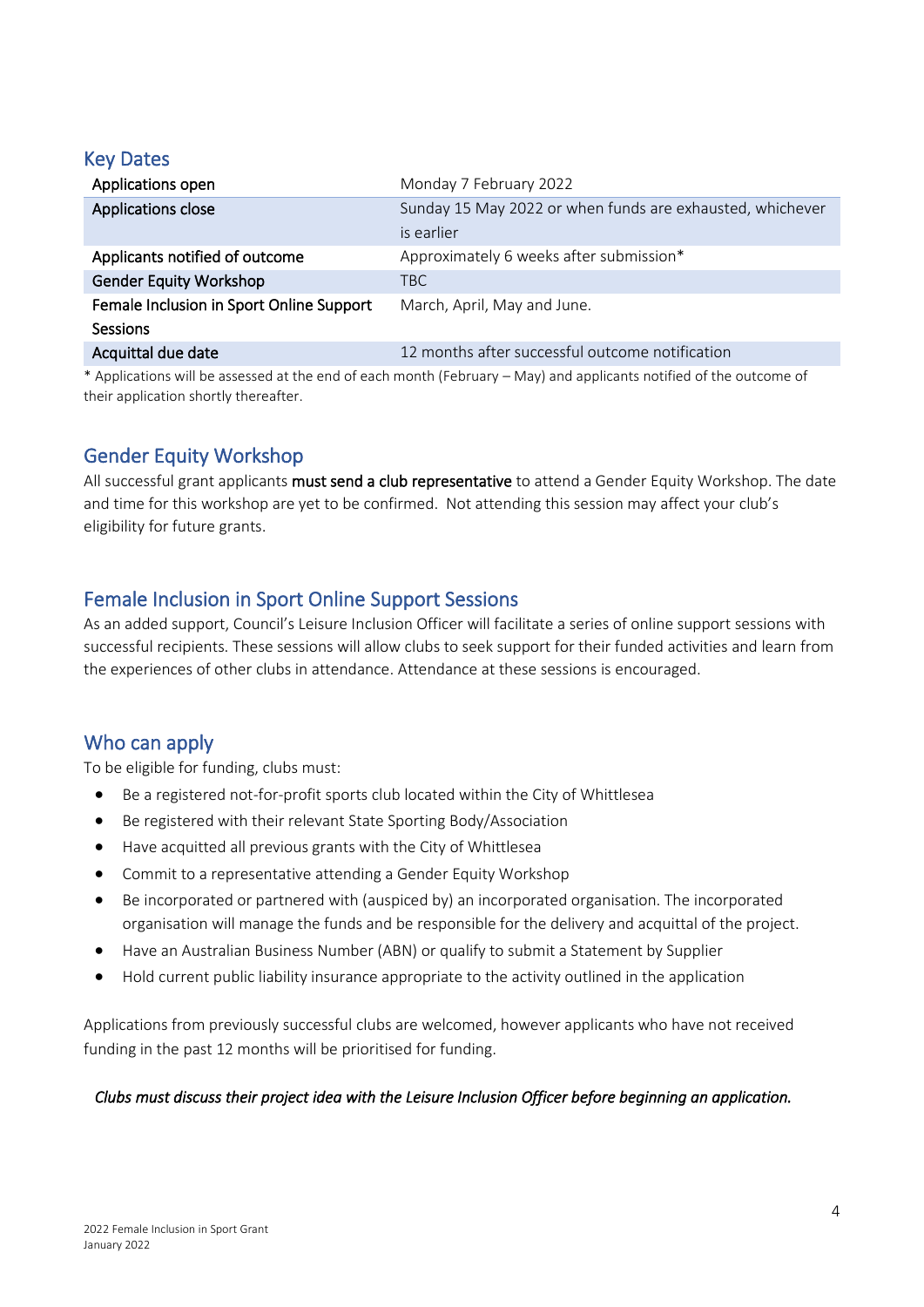# <span id="page-4-0"></span>Who cannot apply

- Schools, religious organisations, community support groups
- Health services or for-profit operations (e.g. businesses)
- Professional sporting bodies and elite sport teams
- Clubs who have not complied with acquittal conditions from previous Council funding
- Individuals
- Clubs of a political nature.

### <span id="page-4-1"></span>What can be funded

The following pages provide a list of project ideas that can be implemented to support an increase in women and girl's inclusion in your sports club. Estimated project cost is provided as a guide only.

The project ideas have been divided into 4 key areas of focus:

- Strategy and Governance
- Leadership Development
- Player Recruitment and Development
- Welcoming Club Culture

Clubs can choose to undertake multiple projects from one or more of the key areas listed above. If selecting more than one project, clubs must be confident that they have the capacity and resources to deliver all selected activities.

How your club will deliver this project (project plan) and where money will be spent (budget) will need to be addressed in the application. Clubs will be required to provide quotes, for items costing \$500 or more (ex GST), as part of the application process.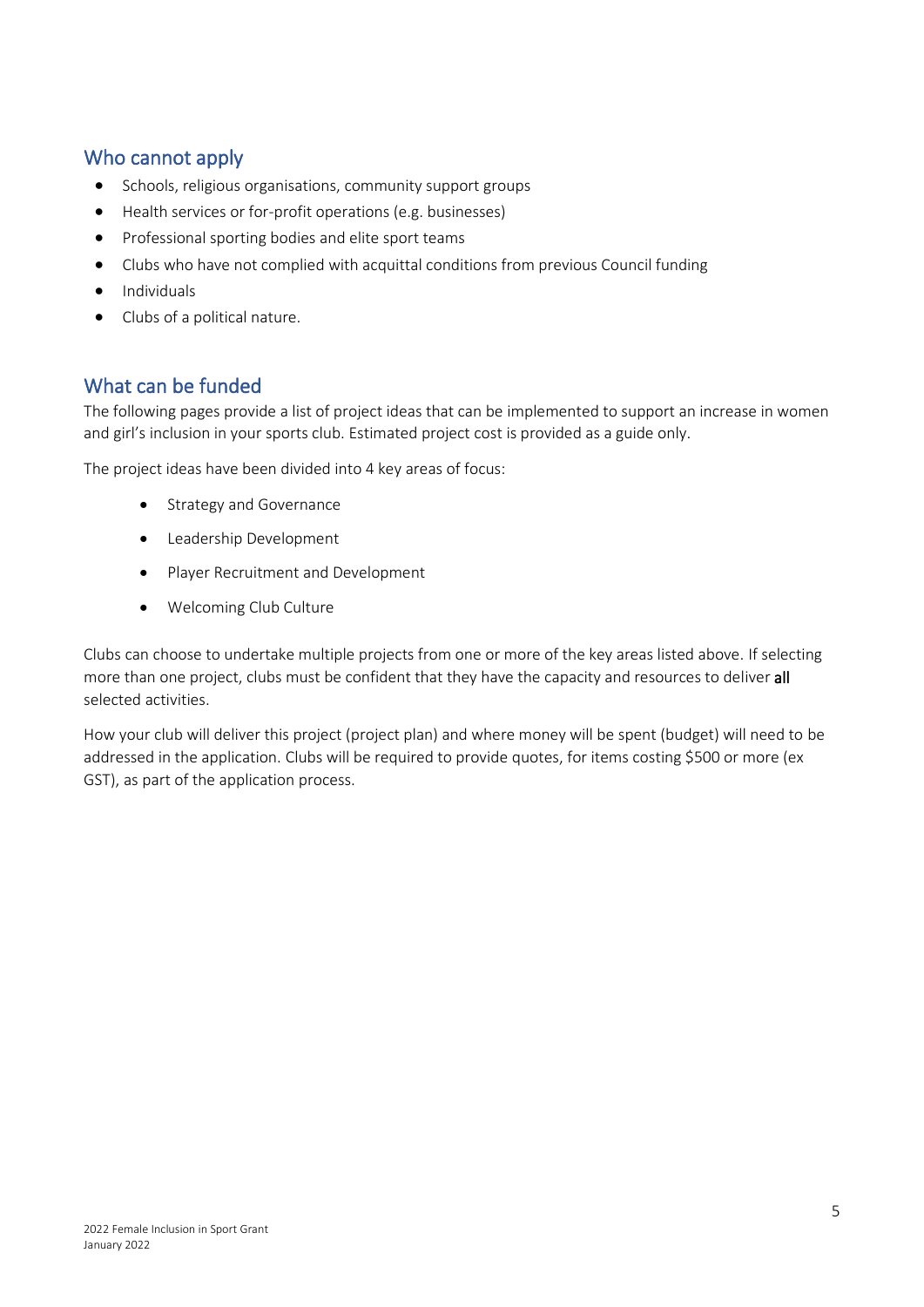# Project ideas and costings

Please note the 'project idea' your club will undertake. The project idea will need to be selected within the application form.

<span id="page-5-0"></span>

| Project idea                     | Description                                                                                                                                                             | Estimated<br>project cost |  |  |  |  |
|----------------------------------|-------------------------------------------------------------------------------------------------------------------------------------------------------------------------|---------------------------|--|--|--|--|
|                                  | <b>STRATEGY &amp; GOVERNANCE</b>                                                                                                                                        |                           |  |  |  |  |
| Review governance                | Review and update constitution, code of conduct, policies etc to remove gender-based language and make<br>them more inclusive.                                          | Up to \$1,000             |  |  |  |  |
| Showcase                         | Showcase the involvement of women and girls in your club including volunteers, coaches, players, officials<br>and committee members.<br>(photographer/videographer etc) | Up to \$1,500             |  |  |  |  |
| Diversify options                | Diversify your offerings (PT classes/Walking group)                                                                                                                     | Up to \$3,000             |  |  |  |  |
| Consultation                     | Consult existing and/or potential club members about:<br>The club's culture<br>$\bullet$<br>Increasing women and girl's involvement in the club<br>$\bullet$            | Up to \$3,000             |  |  |  |  |
| <b>LEADERSHIP DEVELOPMENT</b>    |                                                                                                                                                                         |                           |  |  |  |  |
| Role modelling                   | Provide opportunities for women in your club to speak at committee meetings, speak with junior players,<br>speak at events, run training sessions.                      | Up to \$1,500             |  |  |  |  |
| Men's coaching<br>development    | Coaching development for men who coach women and girls                                                                                                                  | Up to \$2000              |  |  |  |  |
| Women's coaching<br>development  | Development opportunities for women and girls who coach                                                                                                                 | Up to \$3,000             |  |  |  |  |
| Committee development            | Capacity building for women who are, or could be, a part of the club's committee (current or potential<br>committee members)                                            | Up to \$3,000             |  |  |  |  |
| PLAYER RECRUITMENT & DEVELOPMENT |                                                                                                                                                                         |                           |  |  |  |  |
| Team establishment               | Establishment of programs and/or teams for women and girls                                                                                                              | Up to \$1,000             |  |  |  |  |
| Come & Try                       | Hold an event which is open to the wider community (e.g., come and try day, bring a friend day, bring your<br>sister day)                                               | Up to \$1,000             |  |  |  |  |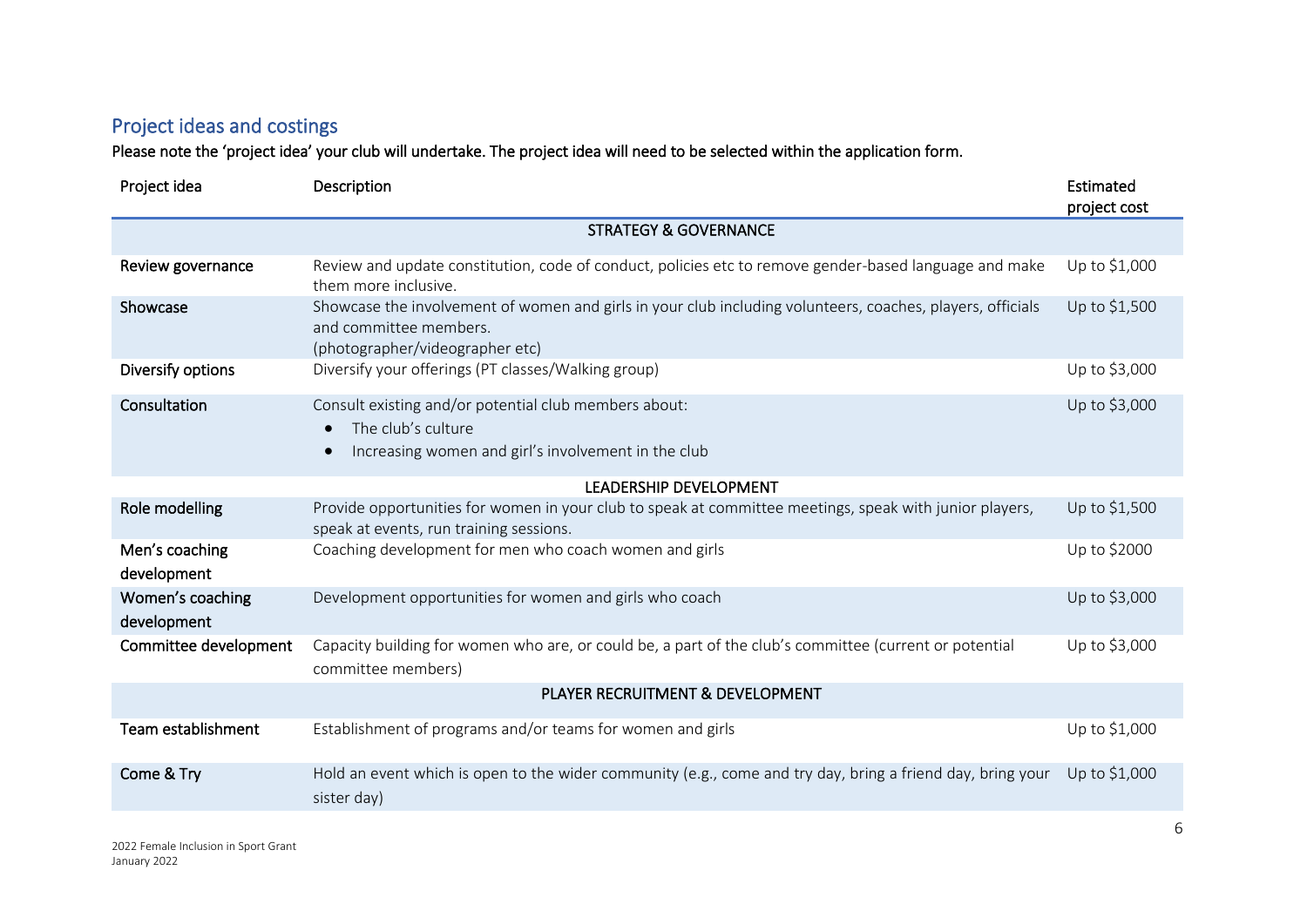| Project idea           | Description                                                                                                                                                                                                                                                                                | Estimated<br>project cost |
|------------------------|--------------------------------------------------------------------------------------------------------------------------------------------------------------------------------------------------------------------------------------------------------------------------------------------|---------------------------|
| Player development     | Invest in player development (leadership, skills etc) for women and girls                                                                                                                                                                                                                  | Up to \$2,000             |
| Teen program           | Provide programs specifically for teen aged girls                                                                                                                                                                                                                                          | Up to \$3,000             |
| Social sport           | Establishment of social sports programs for women and girls (e.g., SoccerMums, Rock up Netball, Social Sixes)                                                                                                                                                                              | Up to \$3,000             |
| Skills program         | Free skills program/development sessions/skills sessions for women and girls                                                                                                                                                                                                               | Up to \$3,000             |
| Reduced cost           | Reduced memberships/uniform/fees/sign on costs                                                                                                                                                                                                                                             | Up to \$3,000             |
| Club kits              | Club kits available exclusively for use by women and/or girls                                                                                                                                                                                                                              | Up to \$3,000             |
| Participation pathways | Provide a seamless pathway for participation of women and girls in sport.<br>(i.e., juniors to seniors)                                                                                                                                                                                    | Up to \$3,000             |
|                        | <b>WELCOMING CLUB CULTURE</b>                                                                                                                                                                                                                                                              |                           |
| Social aspect          | Provide a social aspect to participation, that encourages connection between potential and current<br>members and provides a supportive environment. * This must be directly linked to participation and does<br>not include celebratory events, and themed morning teas for campaigns etc | Up to \$1,000             |
| Club workshop          | Have club members attend workshops that address:<br>Gender equity<br>$\bullet$<br>Engaging women and girls in sport<br>Inclusive club culture<br>Bystander workshops<br>Sexism<br>$\bullet$<br>Prevention of violence against women<br>Toxic masculinity<br>Respectful relationships       | Up to \$3,000             |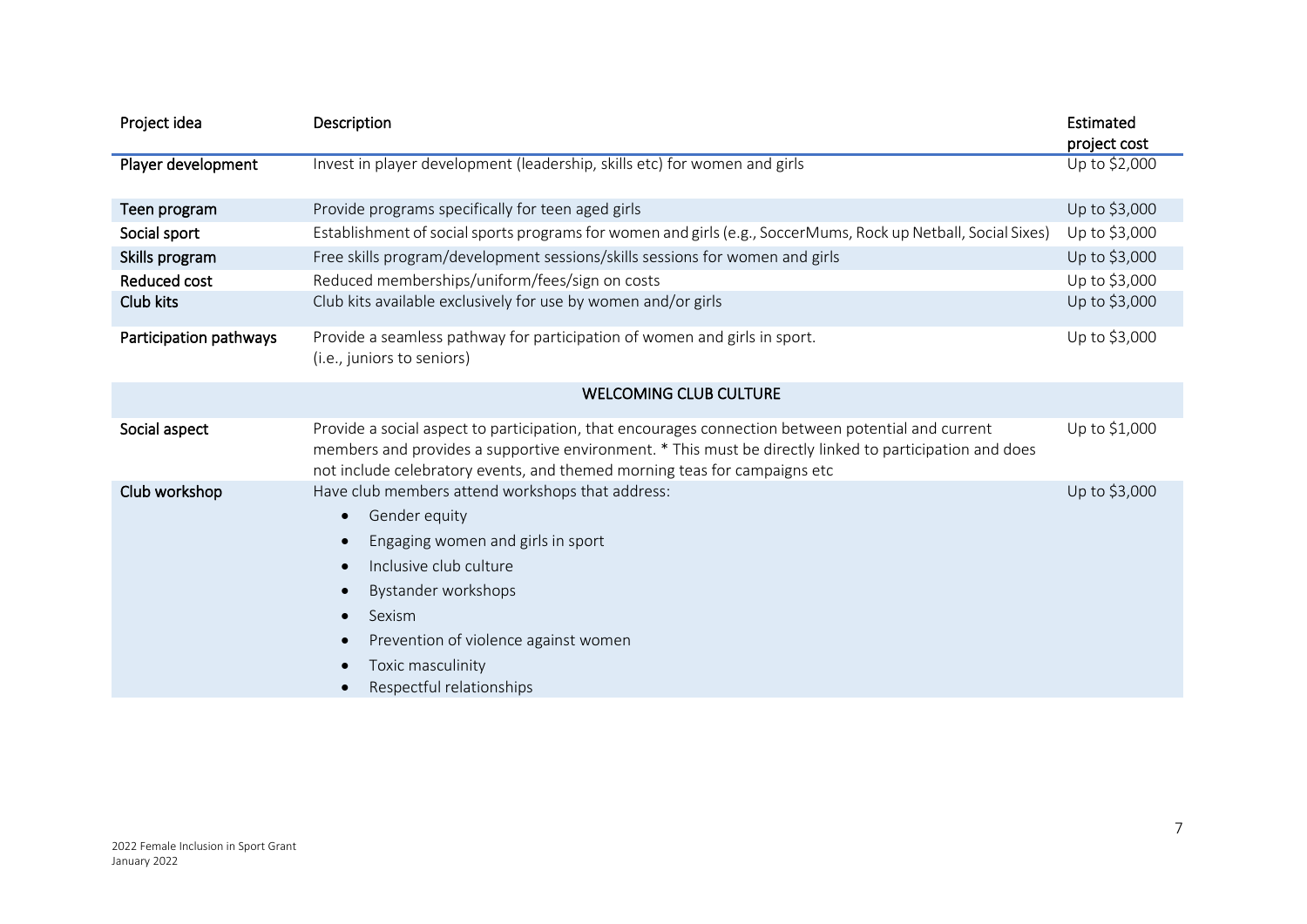# <span id="page-7-0"></span>What cannot be funded

- New building projects, capital works, maintenance or renovation projects
- Core operational or day-to-day running costs
- Catering costs where provision of food is not considered integral
- Non-portable equipment (e.g., fixed goal posts)
- Gift vouchers, gifts, prizes, trophies, scholarships, donations, sponsorship, other grant programs, air travel or accommodation
- Activities that:
	- Do not comply with relevant Department of Health and Human Services directions (e.g., physical distancing/density requirements)
	- Are the responsibility of other levels of Government
	- Are started or completed before funding is granted
	- Do not take place within the City of Whittlesea
	- Promote gambling, drugs and/or alcohol

#### <span id="page-7-1"></span>Assessment process

- 1. Applications are reviewed for eligibility
- 2. A panel assesses eligible applications based on how well the proposed activity meets the assessment criteria.
- 3. Applications recommended by the assessment panel are reviewed by management for approval.
- 4. Applicants are advised of their outcomes.

To increase your application's chance of success, we encourage applicants to:

- Read these guidelines carefully
- Check your club is eligible to apply
- Provide:
	- Your group's incorporation number
	- Letters of support
	- Quotes for items costing \$500 or more (ex GST)

Please note: Applications submitted without appropriate quotes (for items costing \$500 or more excluding GST) will be marked as incomplete and therefore ineligible.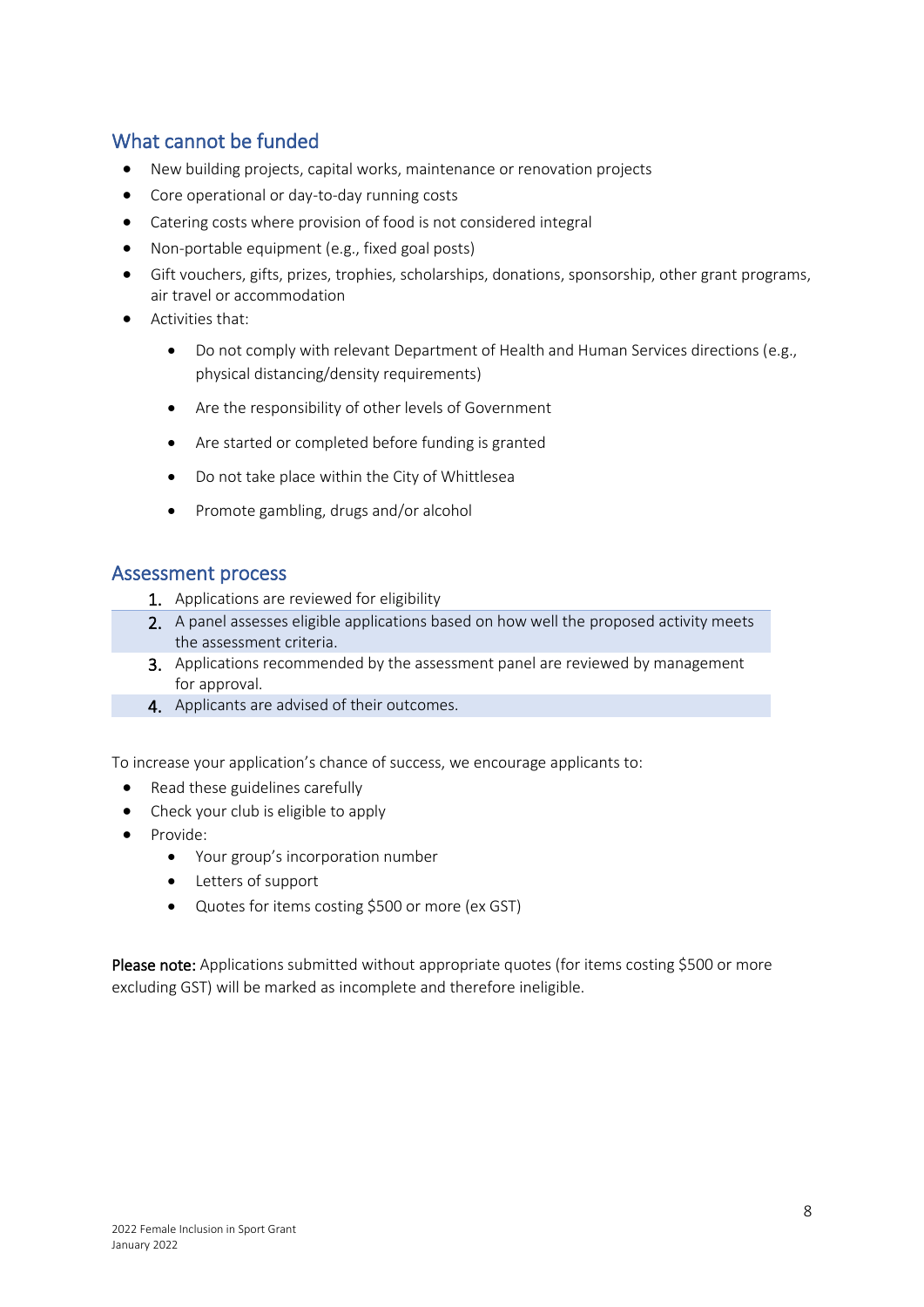# <span id="page-8-0"></span>Assessment criteria

If your club and project meet eligibility criteria, your project will be considered according to how well it meets each of the assessment criteria. The percentages are provided as a guide to the importance of each question in the assessment process.

#### Project delivery (60%)

Has the applicant provided:

- Clearly defined aims and outcomes
- A clear project plan (including timeline)
- A clear understanding of the need for this specific project for their club
- A commitment to providing opportunities for women and girls

#### Community involvement (20%)

Has the applicant:

- Addressed issues of equity, access and inclusion
- Identified a realistic group/s of expected participants
- Considered how they will engage participants from diverse backgrounds and experiences
- Provided a clear understanding of how the project will remove barriers to participation

#### Ongoing benefits (15%)

• Has the applicant demonstrated how this project could provide ongoing benefits to those involved (project participants, the club and the wider community)?

#### Budget (5%)

• Is the budget reasonable and does it add up?

#### <span id="page-8-1"></span>How to apply

- 1. Ensure you have carefully read and understood these guidelines before completing your application.
- 2. Applications for the FISG are submitted online at<https://whittlesea.smartygrants.com.au/>

Please note: to apply on-line you will need an email address. If you cannot access the internet or require printed forms, please contact the Community Development Grants Officer (details on Page 2).

If you have difficulties logging into an existing account or registering a new account, please contact the SmartyGrants helpdesk (9am to 5pm Monday to Friday) on (03) 9320 6888.